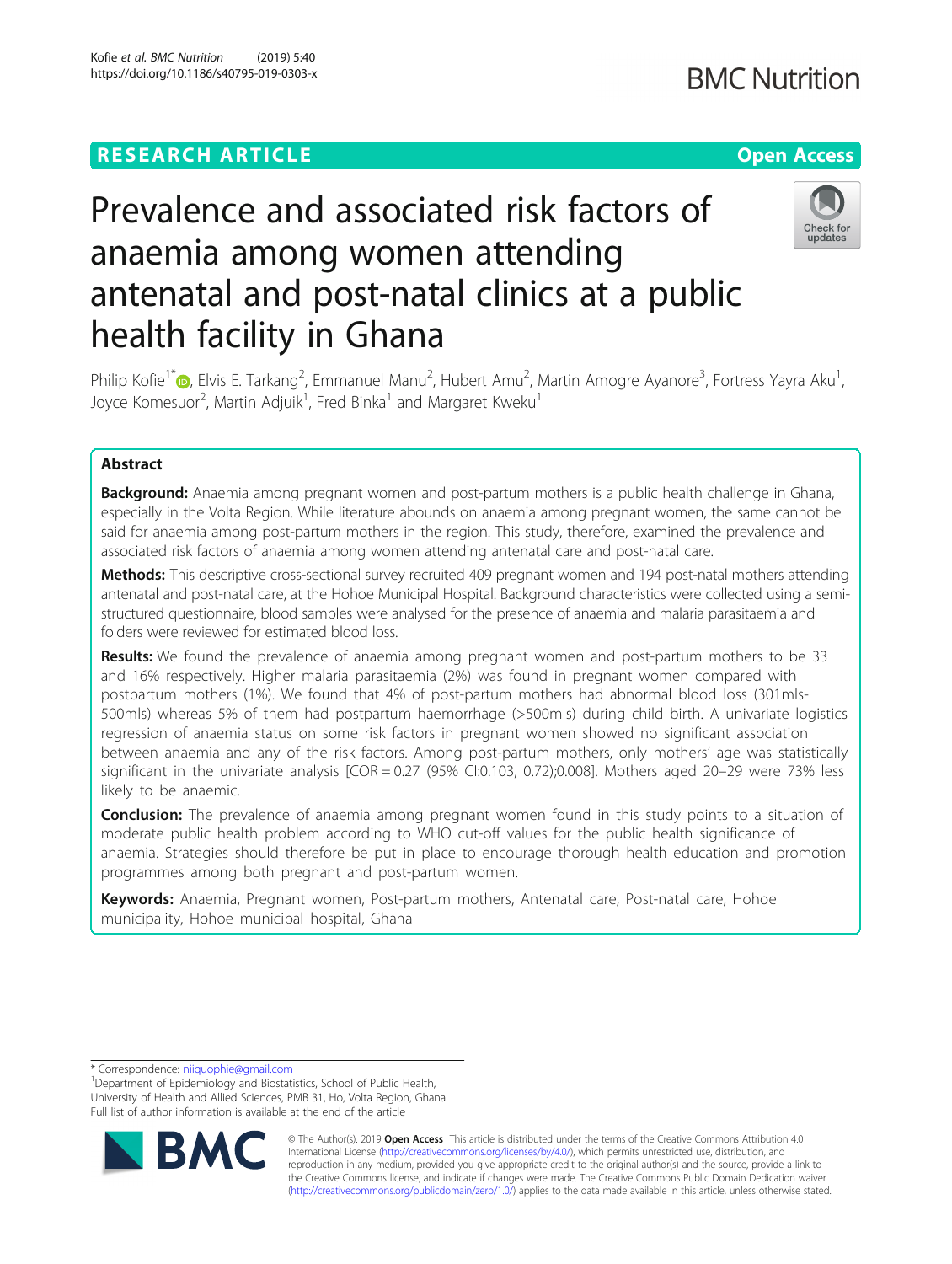#### Background

Anaemia, referred to as low level of haemoglobin (Hb) in the blood, is a global public health problem that affects low, middle, and high-income countries, with adverse effects on the health of populations [\[1](#page-8-0)]. Anaemia is defined as Hb level lower than 11.0 g/dl  $(Hb < 11.0 g/dl)$  in pregnant women [[2\]](#page-8-0), and Hb level lower than  $10.0 \frac{g}{dl}$  (Hb < 10.0 g/dl) in postpartum mothers [[3](#page-8-0)]. Though the condition affects males, pregnant and non-pregnant women as well as children are most vulnerable [\[4](#page-8-0), [5](#page-8-0)].

Anaemia is multifactorial in aetiology but mainly caused by iron-deficiency [\[6](#page-8-0), [7\]](#page-8-0). Anaemia can be dangerous to the health of both a pregnant woman and her baby, if left untreated [[8](#page-8-0)] as it increases the risk of maternal and child mortality and also has a significant negative effect on both the cognitive and physical development of the child [\[4](#page-8-0), [9\]](#page-8-0).

Global anaemia prevalence is estimated by the WHO to be 38% in pregnant women and 29% in all women of reproductive age [[1\]](#page-8-0). According to WHO cut of points for significance of anaemia, prevalence of ≥40% is considered a severe public health problem [[1\]](#page-8-0). In Africa, a 2013 cross-sectional study conducted among 384 pregnant women in Northwest Ethiopia found the prevalence of anaemia to be 22% [[10\]](#page-8-0). A 2016 study conducted by Bekele, Tilahun and Mekuria [\[11](#page-8-0)] among 332 pregnant women in the same country, however, found anaemia prevalence to be 33%, an indication that the problem was on the ascendency. Furthermore, a cross-sectional secondary data analysis on anaemia prevalence among post-partum mothers in the same country found 22% prevalence rate  $[12]$  $[12]$ , lower than the prevalence rates among pregnant women [[10,](#page-8-0) [11\]](#page-8-0).

In Ghana, a report by the Family Health Division (FHD) of the Ghana Health Service (GHS), showed that anaemia among pregnant women at first antenatal clinic visit marginally increased by 1% in the year 2015 as compared to the previous year [[13\]](#page-8-0). The report further stated that the prevalence of anaemia in pregnant women at 36 weeks of pregnancy also increased marginally from the year 2015 to 2016. The Volta Region has been identified as the region with the highest prevalence (49%) of anaemia among women in their reproductive age (15–49 years) in the country [[14\]](#page-8-0). As such, it is the region with the highest proportion of antenatal clients having anaemia over the period of 2014 to 2016, with prevalence rates of 46, 46, and 47% in 2014, 2015 and 2016 respectively [[13\]](#page-8-0).

The FHD reported anaemia in the region at the time of antenatal clinic registration and at 36 weeks of pregnancy to be 46 and 32% respectively in 2014; 46 and 26% respectively in 2015; and 47 and 27% respectively in 2016 [[13\]](#page-8-0). Although there is provision of iron and folic acid to postnatal mothers from the day of delivery up to the sixth week in the country [[13\]](#page-8-0), anaemia remains the leading cause of hospital admissions and maternal deaths in the Volta Region [[15,](#page-8-0) [16](#page-8-0), [17\]](#page-8-0). In the Hohoe Municipality where the present study was conducted, the prevalence of anaemia in pregnant women attending antenatal care was reported to be  $60.3\%$  [\[18](#page-8-0)], with  $64\%$  among new registrants and 58% among those with multiple visits. This prevalence is higher than the regional prevalence of 49%.

Despite the available evidence on anaemia and its consequences, there has not been any study on postpartum anaemia in the Volta Region of Ghana. Postpartum period, characterized by some physiological losses due to pregnancy and labour is a very critical period which needs a lot of attention. The paucity of information on anaemia status of this vulnerable group in the region possess as a weakness of health system as no or little information is available to guide health professionals in ensuring good health of postpartum mothers. We, therefore, examined the prevalence and associated risk factors of anaemia among women attending antenatal and post-natal clinics at the Hohoe Municipal Hospital so that a holistic approach in addressing maternal anaemia in the municipality, the region, and the country as a whole could be adopted.

#### Methods

#### Setting

The Hohoe Municipality is one of the twenty-five administrative districts/municipalities in the Volta Region [[19\]](#page-8-0). The Municipality lies within the middle zone of the region and shares boarders on the East with the Republic of Togo, on the Southwest with Kpando Municipality, Northwest with Biakoye District, on the North with Jasikan District, and on the South with Afadzato South District [\[19\]](#page-8-0). The Municipality consists of 102 communities with a population of 167,016 people and a population density of 196.0 persons per square kilometres [\[19](#page-8-0)].

#### Study design

This descriptive cross-sectional study recruited 409 pregnant women (6 weeks to 36 weeks of gestation) and 194 postnatal mothers (6 weeks post) of ANC and PNC centres of Hohoe Municipal Hospital for the period March 2017.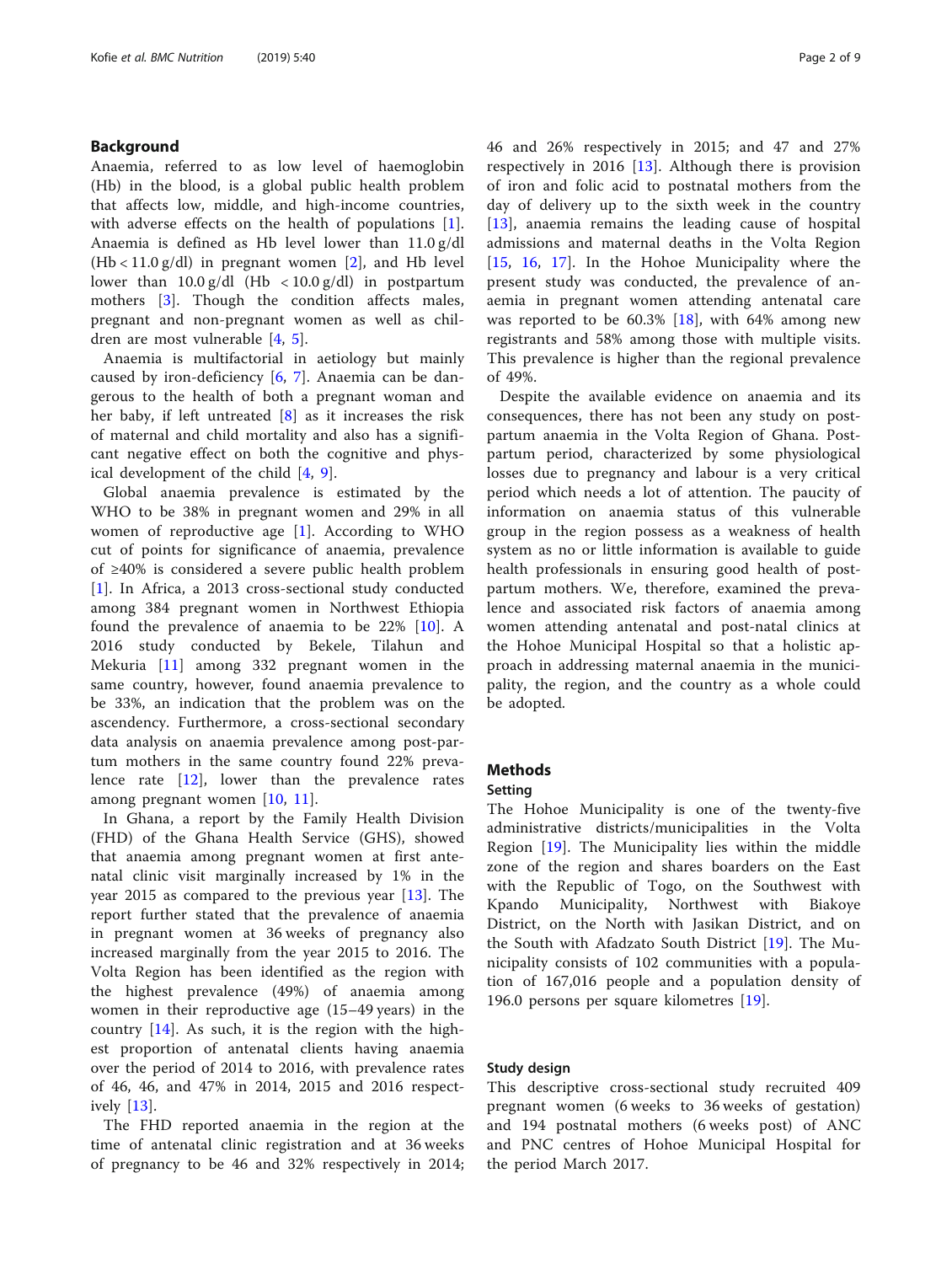#### Procedures

We estimated the sample sizes for pregnant women using the regional prevalence of 47% [\[13](#page-8-0)] and 14% for post-partum mothers [[20](#page-8-0)], using the Cochrane formula [[21\]](#page-8-0). Assuming z-statistic for 95% level of confidence and a 5% margin of error, the appropriate minimum sample size was estimated for the study.

Adjusting for a non-response rate of 5%, a total sample size of 402 was reached for pregnant women and 194 for post-partum mothers.

During data collection, thirty (30) pregnant women were randomly selected each day by balloting without replacement method. The balloting method allowed consented participants to either pick "Yes" or "No" of folded pieces that were placed in a container and thoroughly shaken to ensure randomization. Data was collected from participants who picked "Yes". This was repeated until the desired sample size was attained. The same sampling procedure was done with regards to the postnatal mothers. Data were collected at PNC clinic and post-delivery wards of the Hospital.

With the aid of trained research assistants, data on socio-demographic characteristics and risk factors associated with anaemia (independent variables) in both pregnant and postpartum mothers were collected using a pre-tested semi-structured questionnaire. Haemoglobin concentration (Hb) were determined by fingerpricked blood test samples of participants using URIT-12 Haemoglobin photometer (URIT Medical Electronics Co., LTD, China). Anaemia was defined as Hb level lower than  $11.0$  g/dl (Hb < 11.0 g/dl) in pregnant women [[2\]](#page-8-0) and Hb level lower than 10.0 g/dl in postpartum mothers  $(Hb < 10.0 g/dl)$  [[3](#page-8-0)]. Capillary blood sampling from the finger was used because it provides a reliable and suitable alternative for sampling blood in the clinical and field settings [\[22](#page-8-0)–[24\]](#page-8-0).

Estimated blood loss data of postpartum mothers were obtained from the maternal delivery records. Blood loss volume of ≤300 ml was considered normal and > 300 ml–500 ml was considered abnormal. Blood loss volume (>500mls) was considered postpartum haemorrhage (PPH) [[21\]](#page-8-0).

Parasitaemia in blood samples were detected using standardized blood film and staining procedures [\[25](#page-8-0)]. Three drops of blood were placed on a clean, dust free and dry frosted microscopic slide for thick blood film. Also a drop of blood was placed on the side of the thick film for the preparation of a thin film. A unique Identification number (ID) for each participant and date were written on each slide for easy identification. The slides were air dried and packed into slide boxes and transported to the SPH, UHAS laboratory. The dried slides were stained with 1% Giemsa stain for about  $25-30$  min. Buffered water (pH = 7) was

used to rinse the stained slides. The prepared slides were examined under oil immersion with a light microscope (ocular magnification  $\times$  100). The thick film was used for the quantification of the malaria parasites while the thin film was used for identifying the malaria species. Parasite densities were estimated by counting the number of parasites per 200 white blood cells (WBCs) in a thick film by two microscopists. Counts of gametocyte were taken against 500 white blood cells in determining gametocyte density per microliter of blood.

Light microscope was used to read the slides, a sample was considered negative only after 200 high power fields have been read. Parasite counts were converted to parasite per  $\mu$ 1, with the assumption that there is an average of 8000 leucocytes per μ1 of blood. In cases where there was a 50% discrepancy between parasite counts or when there was a discrepancy qualitatively (negative versus positive), a third microscopist read the slide and his reading was final and was used in the analysis of parasite density. All slides were stored in appropriately labelled slide boxes and kept at the laboratory. As part of the quality control monitoring, randomly selected stained slides from each batch of slides were given to an independent microscopist at the Municipal hospital for the determination of the sensitivity and specificity of the readers. Hb readings were quality controlled by trained laboratory scientists from the School of Public Health (SPH) of the University of Health and Allied Sciences (UHAS), research laboratory throughout the study period.

#### Ethical issues

This study was conducted in accordance with accepted principles on ethics in human experimentation and international conference on Harmonization/Good Clinical Practice (ICH/GCP). Ethical approval for the study was obtained from the Ethics Review Committee (ERC) of the University of Health and Allied Sciences (UHAS) with Ethical Approval number UHAS-ERC A.6 [6] 17–18. Permission was sought from the Hohoe Municipal Hospital before the commencement of the study. Written informed consent was obtained from participants on standard consent form before they were included in the study.

#### Data analysis

The data were entered into EpiData version 3.0 and exported to Stata version 14.1 for analysis. Descriptive statistics, frequencies and percentages were used for categorical variables. Normality was determined for continuous variables such Age, Hb, gravidity, parity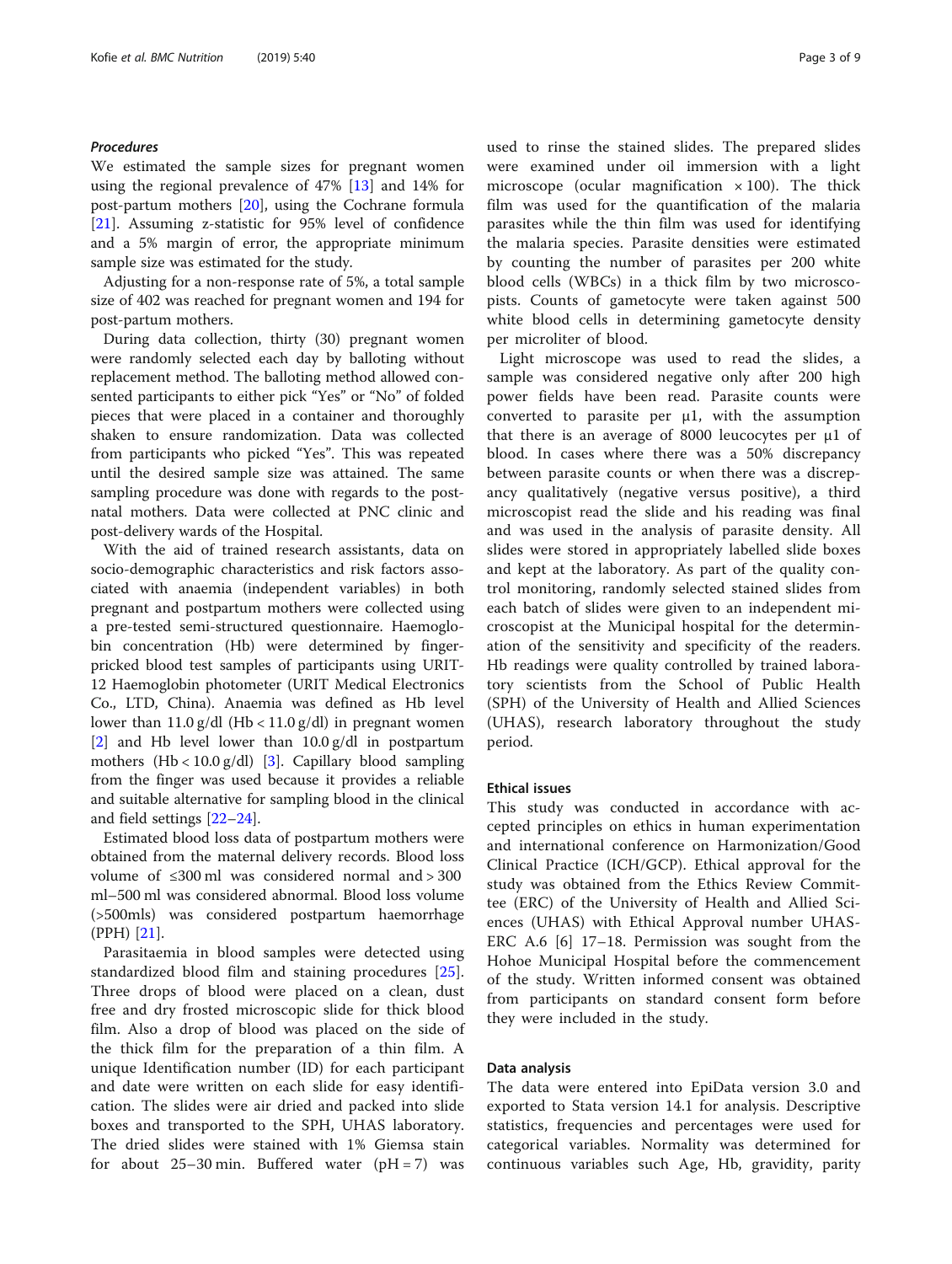and family size. Mean ± SD was determined for continuous variables using t-test. Chi-square test was used to determine association between independent variables (socio-demographic characteristics and risk factors) and the dependent variable (anaemia status). A univariate logistic regression was used to determine the strength of the association between the independent and dependent variable. The dependent variable considered in the univariate logistic regression was anaemia status. However, a multivariable logistic regression could not be used because only one variable in the univariate logistic regression showed a statistically significant association with the dependent variable (Anaemia status). Therefore, there was no need to use a multivariable logistic regression. A  $p$ -value less than 0.05 was considered statistically significant at 95% Confidence Interval (CI).

#### Results

#### Socio-demographic characteristics of respondents

Table 1 shows the background characteristics of the respondents, for both ANC and PNC attendees. The continuous variables ag and Hb were normally distributed. Out of the 409 pregnant women surveyed, majority (49%) of them were aged 20–29 years. The mean age of the pregnant women was  $28 \pm 7$  years. Most, (83%) of the pregnant women were married and had at least Junior Secondary education (65%). With regards to occupation, about two-fifth of the pregnant women (38%) were involved in trading at the time of the study. Majority (71%) of them were Ewes, with Christianity being the dominant religion (85%). More than half (54%) of the pregnant women were at least, pregnant for the second time (Gravida 2) in their lives at the time of the survey. A little less than half of (41%) respondents had at least one or two children. More than half (77%) of pregnant women were in their 3rd trimester.

#### Prevalence of anaemia and malaria among pregnant and postpartum women attending ANC and PNC clinics

Out of the total number (409) of pregnant women whose Hb levels were measured, 33% them were found to be anaemic (Hb < 11.0 g/dl) with a mean Hb of  $9.72 \pm 0.97$ . Out of the mothers (194) attending PNC, 16% of them were anaemic  $(Hb < 10 g/dl)$ . The mean Hb recorded for the postpartum mothers was  $7.76 \pm 1.68$  (Fig. [1\)](#page-4-0). The prevalence of malaria parasitaemia by microscopy was 2 and 1% for pregnant women and postpartum mothers respectively (Fig. [1](#page-4-0)).

|                             | <b>Table 1</b> Background characteristics of women attending ANC |  |  |
|-----------------------------|------------------------------------------------------------------|--|--|
| and PNC clinics $[N = 603]$ |                                                                  |  |  |

| Characteristic                | $ANC [N = 409]$  | PNC $[N = 194]$  |
|-------------------------------|------------------|------------------|
| Mean Age (SD)                 | $28 \pm 6$       | $27 \pm 7$       |
| Age group (in years)          |                  |                  |
| < 20                          | 49 (12)          | 33 (17)          |
| $20 - 29$                     | 208 (51)         | 96 (49)          |
| $30 - 39$                     | 138 (34)         | 58 (29)          |
| 40 >                          | 14(3)            | 10(5)            |
| Marital Status                |                  |                  |
| Single                        | 68 (17)          | 41 (21)          |
| Married                       | 341 (83)         | 156 (79)         |
| <b>Educational Level</b>      |                  |                  |
| None                          | 30(7)            | 13(7)            |
| Primary                       | 71 (17)          | 37 (19)          |
| Secondary (JHS/SHS)           | 267 (65)         | 126 (64)         |
| Tertiary                      | 41 (10)          | 21 (10)          |
| Occupation                    |                  |                  |
| Unemployed                    | 102(25)          | 53 (27)          |
| Artisan                       | 103(25)          | 49 (25)          |
| Civil servant                 | 37 (9)           | 17(9)            |
| Farming                       | 15(3)            | 15(7)            |
| Trading                       | 152 (38)         | 63 (32)          |
| Religion                      |                  |                  |
| Christianity                  | 346 (85)         | 167 (85)         |
| Muslim                        | 63 (15)          | 30 (15)          |
| Tribe                         |                  |                  |
| Ewe                           | 291 (71)         | 148 (75)         |
| Others                        | 118 (29)         | 49 (25)          |
| Mean Haemoglobin level (g/dl) | 11.78 $\pm$ 1.93 | $11.82 \pm 2.48$ |
| Gravidity                     |                  |                  |
| $1 - 2$                       | 219 (54)         | 116 (59)         |
| $3 - 5$                       | 168 (41)         | 66 (34)          |
| 6≤                            | 22(5)            | 15(7)            |
| Parity                        |                  |                  |
| None (Nulliparous)            | 144 (35)         |                  |
| $1 - 2$                       | 168 (41)         | 118 (60)         |
| 3+                            | 97 (24)          | 79 (40)          |
| Gestational age               |                  |                  |
| 1st trimester                 | 58 (14)          |                  |
| 2nd trimester                 | 37 (9)           |                  |
| 3rd trimester                 | 314 (77)         |                  |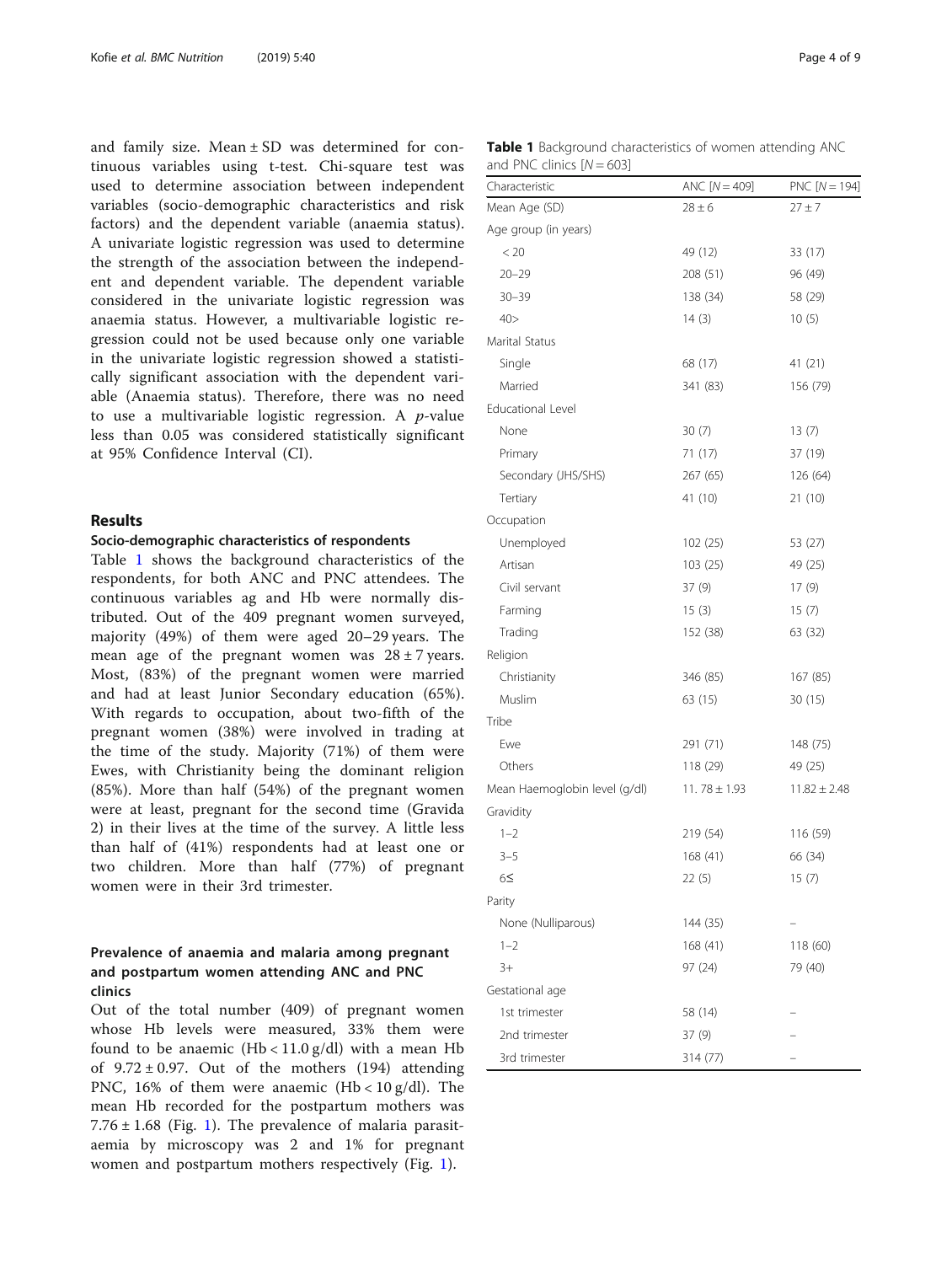<span id="page-4-0"></span>

#### Prevalence of anaemia and malaria among pregnant women by gestational period

The prevalence of anaemia among pregnant women by gestational period was highest (38%) among women in their 2nd trimester and lowest (31%) among those in their 1st trimester (Fig. 2). Malaria prevalence followed similar pattern as anaemia, 5% for pregnant women in their 2nd trimester, 1.6% in the 3rd trimester and none in the 1st trimester.

#### Estimated blood loss of postpartum mothers

Out of the total number (177) of mothers whose records were retrieved for the estimation of blood loss (Fig. [3\)](#page-5-0), majority (92%) had normal blood losses (≤300 ml), (4%) of them had abnormal blood loss (301 ml-500mls) and (5%) had postpartum haemorrhage (>500mls).

#### Association between Anaemia and some risk factors among pregnant women

Table [2](#page-6-0) shows the results of the univariate logistic regression of anaemia status (dependent variable) on some risk factors, namely age group, marital status, religion, ethnicity, occupation, gravidity, parity, blood film and gestational age of the mother. There was no significant association between anaemia status and any of the risk factors in a univariate analysis, no further multivariable logistic regression was necessary.

#### Association between Anaemia and some risk factors among post-partum mothers

Table [3](#page-7-0) shows the results of the univariate logistic regression of anaemia status on some risk factors, namely age group, marital status, religion, ethnicity, occupation, parity, gravidity and blood film of the mother. Only mothers' age was statistically significant in the univariate analysis.  $[COR = 0.27 (95\% CI:0.103,$ 0.72);0.008]. Mothers aged 20–29 were 73% less likely to be anaemic compared to those who were aged  $40 + .$ 

#### **Discussion**

This study examined the prevalence of anaemia and its risk factors among women attending ANC and PNC at the Hohoe Municipal Hospital, Ghana. The prevalence rate of anaemia among the ANC cohort was 33%. This is slightly lower than the 38% global anaemia prevalence in pregnant women reported by [[1](#page-8-0)]. A 2018 study by Kweku et al., found anaemia prevalence among women attending ANC at the same facility to be  $60\%$  [\[18](#page-8-0)]. The prevalence of this study points to a situation of moderate public health

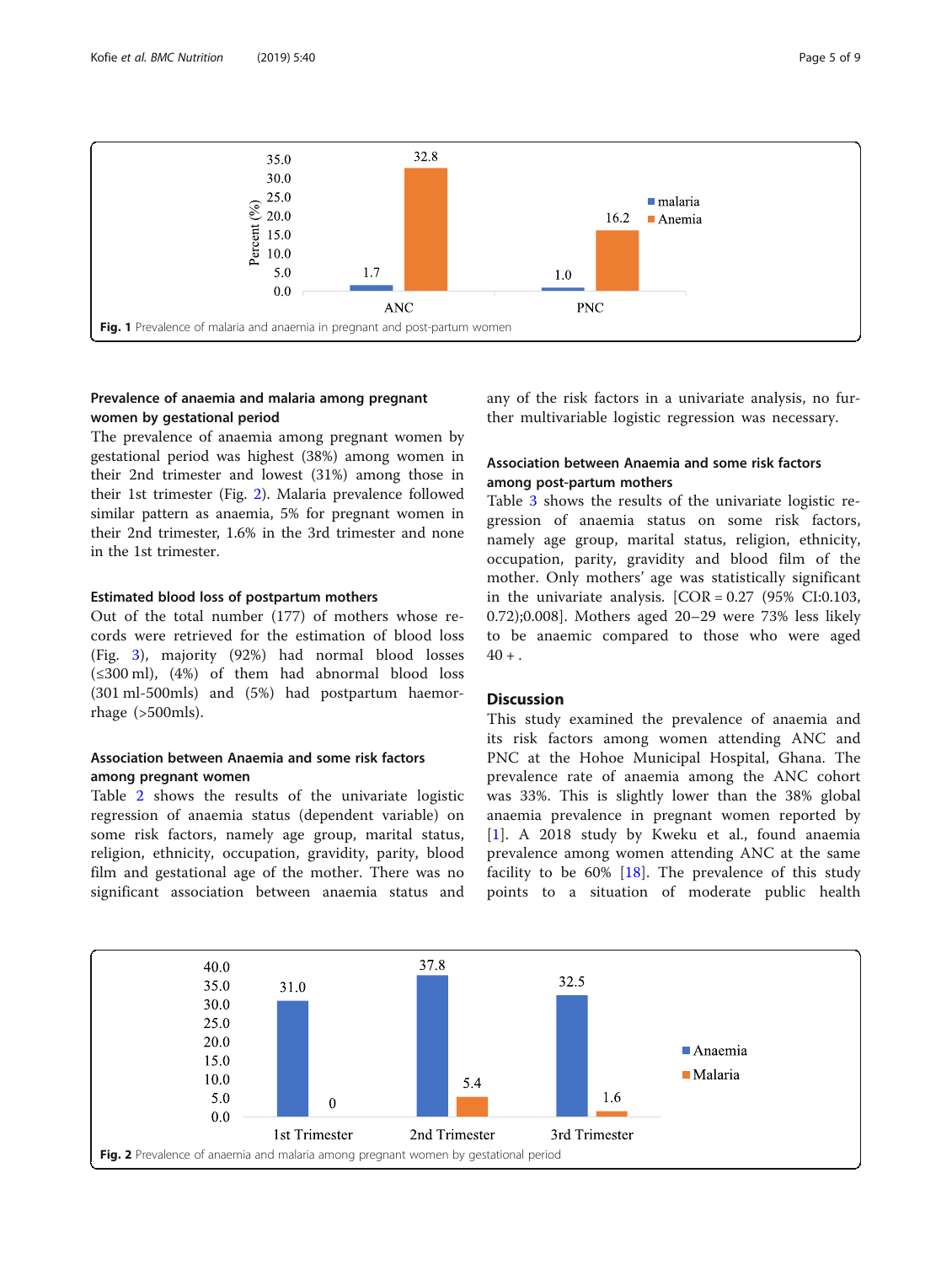<span id="page-5-0"></span>

problem according to WHO cut-off values for the public health significance of anaemia. Based, on their findings, it was recommended that measures be instituted to address anaemia among pregnant women in the Municipality. As such, routine iron and folic acid supplementation to pregnant women was intensified at the facility, which could have played a significant role in the low prevalence of anaemia cases recorded in this study.

Interestingly, a similar study in 2016 by Bekele, Tilahun, & Mekuria, [\[11\]](#page-8-0) reported the same anaemia prevalence (33%) among pregnant women in Ethiopia however, those recorded in South Africa (43%) and Nigeria (55%) among the same cohort were higher [[26](#page-8-0), [27\]](#page-8-0).

However, our study further revealed that, anaemia prevalence among post-partum mothers attending postnatal care clinic was 16%. This is lower than what was found in a study conducted among post-partum mothers in Ethiopia, 43% [\[28](#page-8-0)] and also lower than that of a study among post-partum mothers in the southern region of Madrid, 29% [[29\]](#page-8-0), an indication of the role iron and folic acid supplementation played as 73% of the post-partum cohort received them during pregnancy. Hence could account for the stark difference between the current study and that of  $[28]$  $[28]$ , as no mention was made to iron and folic acid supplementation in their study. In addition, it could be due to the findings that a greater proportion of the postpartum women in our study are employed as a study by Lakew et al. in Ethiopia showed that working lactating mothers had a lower odds (AOR: 0.71; 95%CI 0.63 to 0.80) of being anaemic. In the absence of other risk factors, postnatal mothers' age was associated with anaemia status in our study. However, a similar study by [[30\]](#page-8-0) found no significant association between mothers' age and anaemia status.

The current study provides information on anaemia among post-partum mothers as currently paucity of literature exits in the Volta Region and Ghana as a whole on post-natal anaemia. This information may help in future trend analysis of anaemia among postpartum mothers to identify the burden of this condition on the vulnerable population. In the year 2003, the Ghana Health Service (GHS) in collaboration with some stakeholders rolled out a five-year integrated strategy for anaemia control in Ghana which targeted pregnant women, pre-school and school-aged children [[31\]](#page-8-0). However, the vulnerable group of post-natal mothers were not targeted in this strategy for anaemia control. Post-partum mothers, who undergo some physiological losses during child birth were not target in program and this could have been as result of paucity on post-partum anaemia as at the time the program was being rolled out by the GHS.

Malaria on the other hand was less prevalent (1%) among post-partum mothers and insignificantly linked with anaemia in post-partum mothers. With fewer (62%) mothers sleeping under insecticide treated mosquito nets and the few malaria cases were recorded, this can be attributed to some form of immunity developed against malaria by postpartum women. Thus, McLean and colleagues' study which showed a strong link between gravidity and antibodies development in improving their chances of not being anaemic [[32\]](#page-8-0) is evident. Therefore, the strong immunity against malaria could have been developed during pregnancy and maintained at post-partum period, fending off possible malaria attacks.

#### Limitations

Since data could not be collected throughout the year, seasonality of anaemia could not be ascertained. Moreover, data on HIV/AIDS status and on dietary diversity of respondents were not collected in the study which could have had an effect on the outcomes of the study.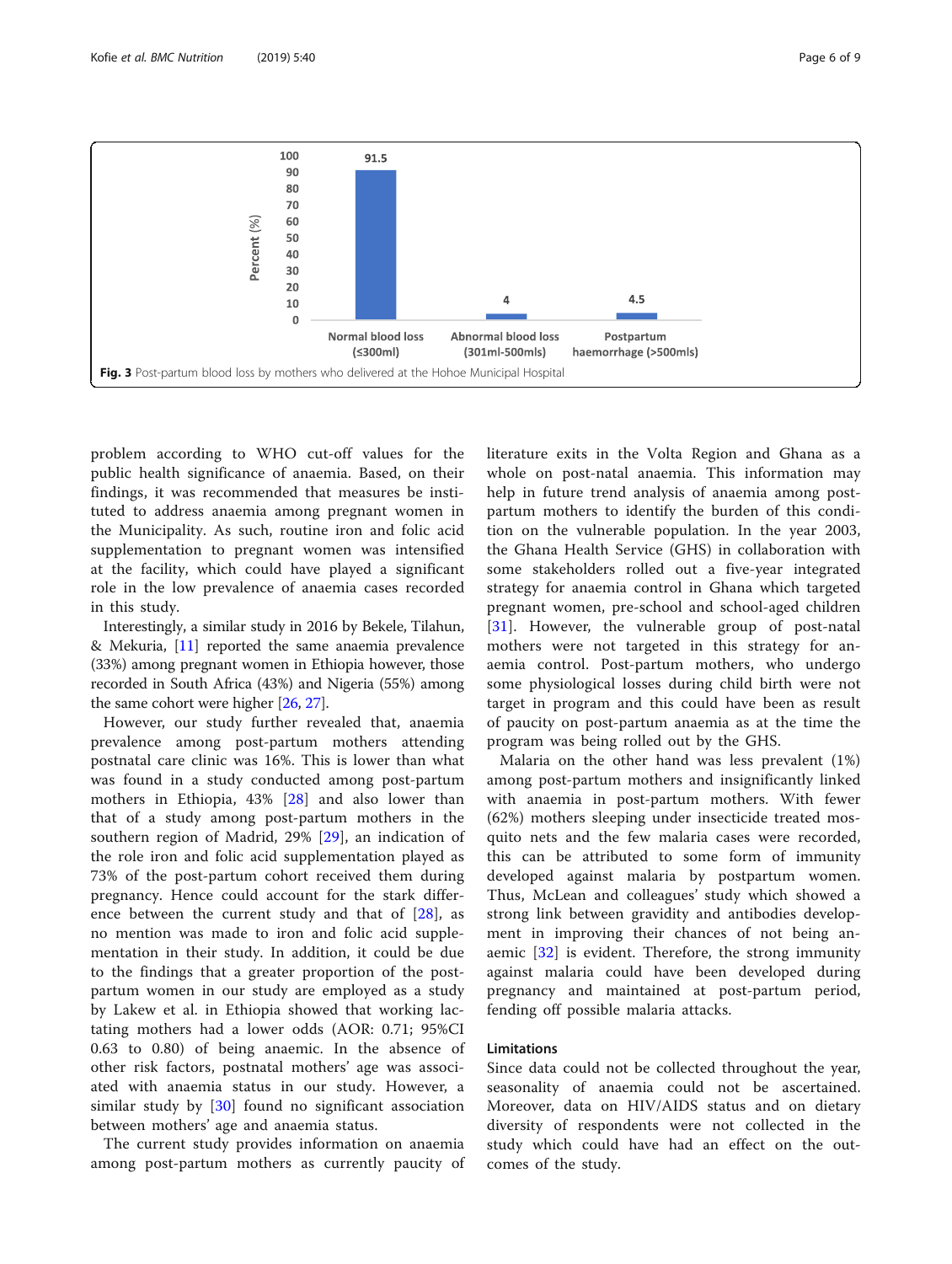| Variables                                               | Anaemia status |              | COR (95% CI)          | $p$ -value |
|---------------------------------------------------------|----------------|--------------|-----------------------|------------|
| Age group                                               | Normal n(%)    | Anaemic n(%) |                       |            |
| $40+$                                                   | 10(4)          | 4(3)         | Ref.                  |            |
| $30 - 39$                                               | 106 (39)       | 32 (24)      | 0.71 (0.22, 2.29)     | 0.57       |
| $20 - 29$                                               | 127 (46)       | 81(61)       | 1.49 (0.48, 4.66)     | 0.49       |
| $< 20\,$                                                | 32 (11)        | 17(12)       | 1.25 (0.36, 4.37)     | 0.72       |
| Marital status                                          |                |              |                       |            |
| Single                                                  | 40 (15)        | 28 (21)      | Ref.                  |            |
| Married                                                 | 235 (85)       | 106 (79)     | 0.64 (0.38, 1.10)     | 0.11       |
| Religion                                                |                |              |                       |            |
| Christian                                               | 235 (86)       | 111(83)      | Ref.                  |            |
| Muslim                                                  | 40 (14)        | 23 (17)      | 1.22 (0.70, 2.13)     | 0.49       |
| Ethnicity                                               |                |              |                       |            |
| Ewe                                                     | 195 (71)       | 96 (72)      |                       |            |
| Other (Guan and Akan)                                   | 80 (29)        | 38 (28)      | 0.96 (0.61, 1.52)     | 0.88       |
| Occupation                                              |                |              |                       |            |
| Unemployed                                              | 65 (24)        | 37 (28)      | Ref.                  |            |
| Civil servant                                           | 27 (10)        | 10(8)        | 0.65 (0.28, 1.49)     | 0.31       |
| Farming                                                 | 11(4)          | 4(2)         | $0.63$ $(0.19, 2.15)$ | 0.47       |
| Trading                                                 | 172 (62)       | 83 (62)      | $0.83$ (0.50, 1.41)   | 0.51       |
| Gravidity                                               |                |              |                       |            |
| $1 - 2$                                                 | 142 (52)       | 77 (58)      | Ref.                  |            |
| $3 - 5$                                                 | 120 (44)       | 48 (36)      | $0.74$ (0.48, 1.14)   |            |
| $6+$                                                    | 13(4)          | 9(6)         | 1.28 (0.52, 3.12)     | 0.59       |
| Parity                                                  |                |              |                       |            |
| None                                                    | 92 (34)        | 52 (39)      | Ref.                  |            |
| $1 - 2$                                                 | 116 (42.2)     | 52 (39)      | 0.79 (0.49, 1.27)     | 0.34       |
| $3+$                                                    | 67 (24.4)      | 30(22)       | 0.79 (0.46, 1.37)     | 0.41       |
| Blood film                                              |                |              |                       |            |
| Negative                                                | 4(1)           | 3(2)         | Ref.                  |            |
| Positive                                                | 271 (99)       | 131 (98)     | 1.61 (0.39, 6.59)     | 0.57       |
| Gestational Age                                         |                |              |                       |            |
| 1st trimester                                           | 40 (15)        | 18(13)       | Ref.                  |            |
| 2nd trimester                                           | 23 (8)         | 14(11)       | 1.35 (0.57, 3.22)     | 0.49       |
| 3rd trimester                                           | 212 (77)       | 102 (76)     | 1.06 (0.58, 1.96)     | 0.82       |
| Iron and folic acid supplementation<br>during pregnancy |                |              |                       |            |
| $\rm No$                                                | 37 (13)        | 19 (14)      | Ref.                  |            |
| Yes                                                     | 238 (87)       | 115 (86)     | 0.94 (0.52, 1.71)     | 0.84       |

<span id="page-6-0"></span>**Table 2** Logistic regression of anaemia on socio-demographic characteristics in pregnant women  $[N = 409]$ 

#### Conclusion

Although the prevalence of anaemia among pregnant women found in this study was lower than the regional prevalence rate of women attending ANC (47%), it still remains unacceptably high as it points to a situation of moderate public health problem according to WHO cutoff values for the public health significance of anaemia.

Age of mother has an association with anaemia in postpartum mothers in the Hohoe municipality, as younger mothers are more likely to be anaemic than older mothers. This could be due to insufficient interaction with health care providers as a result of infrequent visits by these women because of social stigma against young mothers who are unmarried.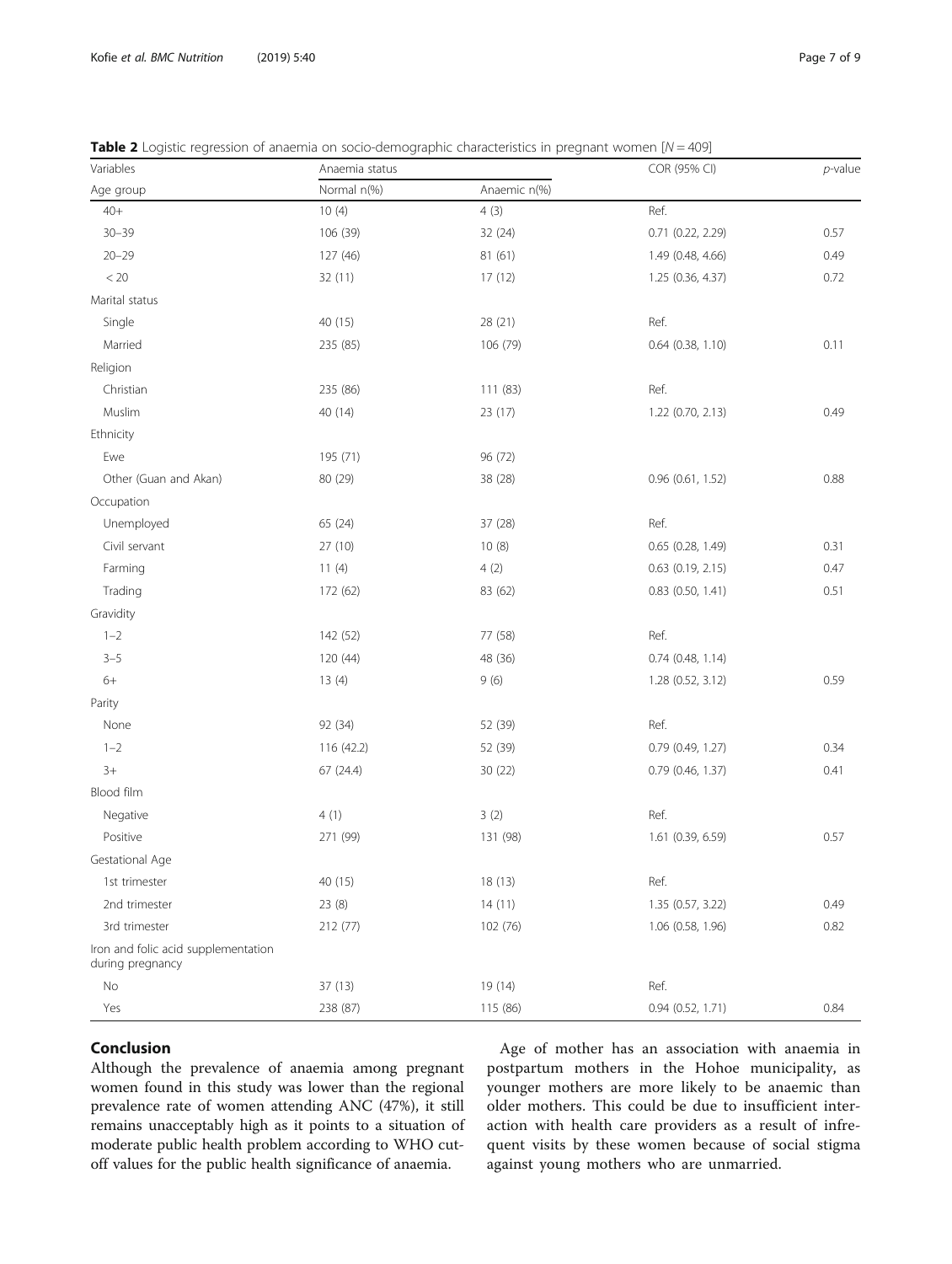| Variables                                            | Anaemia status |             |                       |            |  |
|------------------------------------------------------|----------------|-------------|-----------------------|------------|--|
|                                                      | Normal (%)     | Anaemia (%) | COR (95% CI)          | $p$ -value |  |
| Age group                                            |                |             |                       |            |  |
| $40+$                                                | 10(6)          | 0(0)        | Ref.                  |            |  |
| $30 - 39$                                            | 46 (28)        | 12 (38)     | $0.60$ $(0.23, 1.57)$ | 0.30       |  |
| $20 - 29$                                            | 86 (52)        | 10(31)      | $0.27$ (0.103, 0.72)  | $0.008*$   |  |
| < 20                                                 | 23 (14)        | 10(31)      | 0.11(0.01, 1.99)      | 0.13       |  |
| Marital status                                       |                |             |                       |            |  |
| Single                                               | 32 (19)        | 9(28)       | Ref.                  |            |  |
| Married                                              | 133 (81)       | 23 (72)     | 0.61 (0.26, 1.46)     | 0.27       |  |
| Religion                                             |                |             |                       |            |  |
| Christian                                            | 138 (84)       | 29 (91)     | Ref.                  |            |  |
| Muslim                                               | 27(16)         | 3(9)        | $0.53$ (0.15, 1.86)   | 0.32       |  |
| Tribe                                                |                |             |                       |            |  |
| Ewe                                                  | 125 (76)       | 23 (72)     | Ref.                  |            |  |
| Other (Guan and Akan)                                | 40 (24)        | 9(28)       | 1.22 (0.52, 2.85)     | 0.64       |  |
| Parity                                               |                |             |                       |            |  |
| $1 - 2$                                              | 97 (59)        | 21 (66)     | Ref.                  |            |  |
| $3+$                                                 | 68 (41)        | 11(34)      | 0.76 (0.33, 1.66)     | 0.49       |  |
| Blood film                                           |                |             |                       |            |  |
| Negative                                             | 163 (99)       | 32 (100)    | Ref.                  |            |  |
| Positive                                             | 2(1)           | 0(0)        | 1.01 (0.05, 21.45)    | 0.99       |  |
| Gravidity                                            |                |             |                       |            |  |
| $1 - 2$                                              | 97 (59)        | 19 (59)     | Ref.                  |            |  |
| $3 - 5$                                              | 56 (34)        | 10(32)      | 0.91 (0.40, 2.10)     | 0.83       |  |
| $6+$                                                 | 12(7)          | 3(9)        | 1.28 (0.32, 4.96)     | 0.73       |  |
| Estimated blood loss ( $n = 177$ )                   |                |             |                       |            |  |
| Normal                                               | 139 (94)       | 23 (82)     | Ref.                  |            |  |
| Abnormal                                             | 5(3)           | 2(7)        | 2.42 (0.44, 13.20)    | 0.31       |  |
| PPH                                                  | 5(3)           | 3(11)       | 3.63 (0.81, 16.22)    | 0.09       |  |
| Iron and folic acid supplementation during pregnancy |                |             |                       |            |  |
| No                                                   | 44 (27)        | 7(22)       | Ref.                  |            |  |
| Yes                                                  | 121 (73)       | 25 (78)     | 1.39 (0.07, 27.76)    | 0.83       |  |
| Mosquito Net Usage                                   |                |             |                       |            |  |
| No                                                   | 102 (62)       | 19 (59)     | Ref.                  |            |  |
| Yes                                                  | 63 (38)        | 13(41)      | 0.89 (0.42, 1.92)     | 0.78       |  |

<span id="page-7-0"></span>**Table 3** Logistic regression of anaemia on socio-demographic characteristics in post-partum mothers  $[N = 194]$ 

\*Significant at p-valve < 0.05

Strategies should therefore be put in place to encourage frequent postnatal visits by women in the younger age group. Measures must also be put in place to adopt programmes to address abnormal blood loss and PPH. This could be achieved through health education and promotion programmes. Further studies however need to be done to establish the causal effect relationship between anaemia and these risk factors in the Municipality.

#### Abbreviations

ANC: Antenatal care; COR: Crude odds ratio; ERC: Ethical Review Committee; FDH: Family health division; GHS: Ghana Health Service; Hb: Haemoglobin; ICH/GCP: International conference on Harmonization/Good Clinical Practice; PNC: Postnatal care; PPH: Postpartum haemorrhage; SPH: School of Public health; UHAS: University of Health and Allied Sciences; WBC: White blood cells; WHO: World Health Organization

#### Acknowledgements

We are grateful to the staff of the School of Public Health Research Laboratory, University of Health and Allied Sciences. We are also grateful to